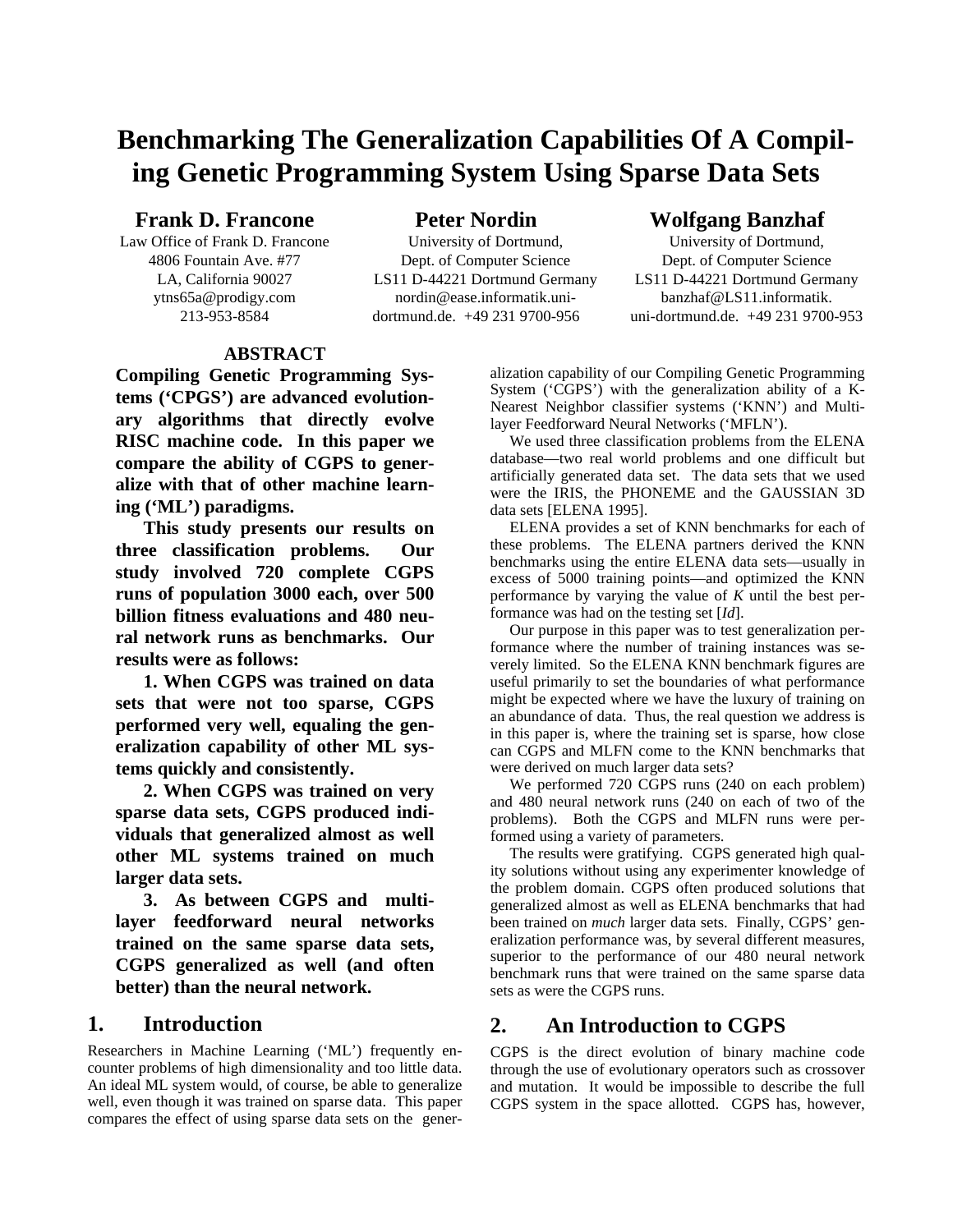been described in detail elsewhere [Nordin 1994, Nordin & Banzhaf 1995, and Nordin, Francone & Banzhaf, 1996].

In our description of CGPS below and in the works referenced, the reader will note that although CGPS is, in a very general sense, a 'Genetic Programming' system, it is also very different from 'Genetic Programming' as described in [Koza 1992] or as that term is used in the literature. Among other things, CGPS does not evolve trees, has no local memory, the CGPS genome is linear, crossover looks more like genetic algorithm string based crossover than like GP crossover, CGPS operates directly on the CPU's registers and CGPS uses only the CPU's instruction set. Thus, despite superficial similarities, CGPS should be regarded as an evolutionary algorithm that is quite distinct from canonical Genetic Programming.

#### **2.1 Description of a CGPS Program**

An evolved CGPS program is a sequence of binary machine instructions. Thus, an evolved CGPS program might be comprised of a sequence of three, 32 bit machine instructions. When executed, those three instruction would cause the CPU to perform three operations on the CPU's hardware registers. Here is an example of a simple, three instruction CGPS program that uses three hardware registers:

register  $2 =$  register  $1 +$  register 2 (1) register  $3 =$  register  $1 * 128$  (2)

register  $3 =$  register 2 Div register 3. (3)

One of the three hardware registers in this sample CGPS program is selected as the output register. Once the output register is selected, a fitness evaluation for this sample CGPS program would consist of the following steps:

- 1. Initialize the hardware registers with the input values for the fitness instance;
- 2. Execute the above three instruction program {(1)- (3)} on the hardware registers as initialized; and
- 3. Evaluate the value in the selected output register for fitness against the fitness function.

While CGPS programs are apparently very simple, it is actually possible to evolve functions of great complexity using only simple arithmetic functions on a register machine [Nordin & Banzhaf 1995a].

#### **2.2 Protocol for Reporting CPU Time**

While there are many advantages to CGPS, the most pronounced advantage is probably speed [Nordin 1994]. Simply put, evolving machine code directly with no compilation is *much* faster than interpreted languages like LISP or compiled languages like C.

We conducted 720 runs with large populations (3000) on each run. We completed the runs in well under 3 weeks on a single Sun 20 Workstation. But this number greatly understates the actual speed of CGPS. On this project, at least 98% of the CPU time was occupied with a research measurement we call 'intron counting'. At the end of each generation, each individual in the population is evaluated for introns by replacing each instruction, one-by-one, with a No-OP instruction and then evaluating the fitness of the individual with the No-OP instruction included. If this replacement of an instruction has no effect on the individual's fitness, we count the instruction as an intron [Nordin, Francone, & Banzhaf 1996].

Intron counting has a *huge* effect on the time it takes to evolve solutions. For example, an individual that is 100 instructions long requires 100 separate fitness calculations that are devoted solely to intron counting. Where the average size of an individual is 100 instructions, intron counting increases the amount of time to evolve a population by a factor of 100. Applying this analysis to our 720 runs, we have calculated that intron checking in the first 20 generations of our runs occupied approximately 98% of the total CPU time in the run. Because the average size of individuals grew after generation 20, the impact of intron counting grew after generation 20—so a 98% figure actually understates the effect of intron counting substantially.

While intron counting yields useful research data [*id*], it also has nothing to do with the immediate job of evolving high quality individuals—intron counting is purely a research tool. Had we used a 'production' version of CGPS stripped of intron counting, this entire project—all 720 runs of 3000 individuals each—would have been completed in about eight hours on our Sun 20 workstation.

Henceforth, we will follow the practice of reporting CPU time figures for the production portion of the CGPS system, without including the 'research' overhead. This approach has two advantages. To begin with, it gives consistent performance figures from problem to problem and from research project to research project—research overhead varies on different projects. Further, although this approach to CPU time reporting is approximate, it is more representative of the time needed to evolve individuals than the gross figures that include research overhead.

A brief note here on the CPU time occupied by the MLFN runs is appropriate. On the GAUSSIAN 3D and the PHONEME problems, the MLFN runs took about 320 hours of CPU time on a 66 Megahertz 486 IBM compatible PC with 20 megabytes of RAM running in 32 bit DOS extended mode. Those same two problems occupied about 4.5 hours of CPU time in the CGPS runs. Of course, the Sun 20 Workstation is a much more powerful machine than the 486, even running in DOS extended mode. Any further comparisons of time are effectively meaningless because the platforms are so radically different.

### **3. Generalization Issues**

### **3.1 Measuring Generalization**

We evaluated the generalization of our CGPS and neural network runs as follows. To begin with, we separated our data into training and testing sets.

For CGPS runs, the best individual of each generation on the training set was evaluated on the testing set. The results of that test were preserved. After completing the CGPS run, we used the data preserved during the run, as described above, to select the best generalizing individual from the run. (We selected the best generalizing individual by selecting the individual with the highest number of 'hits'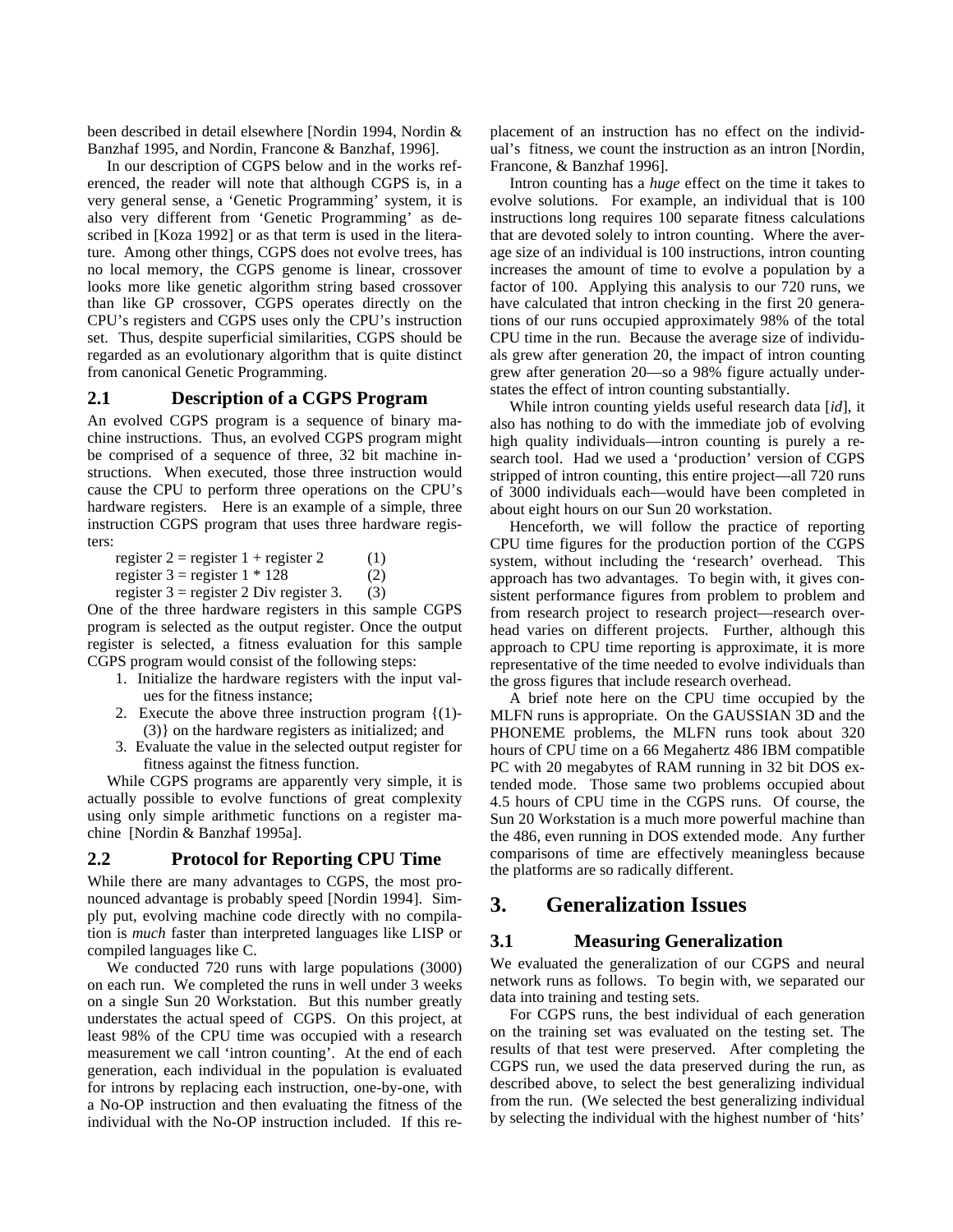on the test data.) We then used that best generalizing individual to represent the generalization of the entire run.

Because the outputs available in the neural network package used were different than the outputs on our CGPS program, we had to choose the best generalizing network in a slightly different manner. For each neural network run, the network with the highest  $R^2$  on the testing set was considered to be the best generalizer of the run. For comparison purposes with the CGPS system, we then calculated the number of 'hits' of this best generalizing network as a percentage of the total testing set.

The foregoing is a decent (though not optimal) way to test generalization [Masters 1995, Katz 1996]. We did not implement more optimal techniques such as the Jacknife and Bootstrap methods [Masters 1995] because the CPU time to perform them on the neural network runs made such techniques utterly impractical.

### **3.2 Improving The Measure of Generalization With a Third and Off Training Sample Data Set.**

We acknowledge one respect in which the above methodology could have been improved. We choose which individual (or network) from a run is the 'best' generalizer by assessing its performance on the testing data. For example, if the best CGPS individual correctly classified 85% of the test cases in generation 10 but in generation 11, the best individual correctly classified only 80% of the test cases, we used the 85% figure to represent the generalization performance of that run.

But once we have chosen the best generalizer in the above manner, the testing set is, strictly speaking, no longer a testing set—it has become part of the training set. The reason? The testing set was used to select among different individuals.

The method that we used does provide useful information about the generalization capabilities of an ML system. In our prior experience, we have found that there is a decent correlation between generalization on the testing set and generalization on entirely new data. But to make our assessment of generalization more rigorous, a *third* data set ought to be added. So while our results here are meaningful, the ability of the best generalizer on the testing set to generalize on yet a third data set would measure generalization more accurately. We plan to implement this capability in our CGPS system in the near future.

#### **3.3 No Free Lunches?**

We acknowledge the ongoing controversy over the 'No Free Lunches' theorem and whether it is possible to find *any* algorithm that has *any* meaningful generalization capabilities [*Compare* Wolpert 1994 *with* Rao 1995]. It is not our purpose to add to that discussion here. We simply note that, at this point, the theoretical guidance offered by papers on this subject about how to judge problem 'domains' is sufficiently vague that ML yet remains an experimental science. It is in that spirit that we present these findings. Should it turn out that learning is effectively impossible in this universe, our work here will be for naught and our research group shall have to learn to occupy its time with pursuits other than experimental machine learning.

We do, however, agree with Rao's emphasis on the importance of off-training-set error, as we discussed above. And we repeat here Rao's admonition that "[R]esearchers should be careful not to say that Algorithm A is better than Algorithm B without mentioning that this holds with respect to the particular problem distribution." [*Id*]. That was good advice both before the 'No Free Lunches' Theorem and remains so today.

# **4. Description of the CGPS Portion of the Experiment**

Our CGPS experimental setup stayed mostly constant from problem to problem. Table 1, contains the general experimental specification [Koza 1992].

| Objective                         | Classification of data sets from<br><b>ELENA</b> Database |
|-----------------------------------|-----------------------------------------------------------|
| Parsimony Factor                  | $0, 0.1,$ or $1$                                          |
| <b>Explicitly Defined Introns</b> | <b>Enabled or Not Enabled</b>                             |
| <b>Crossover/Mutation Mix</b>     | 95/5, 80/20, 50/50, or 20/80                              |
| <b>Terminal Set</b>               | Integer constants initialized                             |
|                                   | from 0 - 10. May be mutated                               |
|                                   | to the range, $0 - 255$ .                                 |
| <b>Function Set</b>               | Addition, Multiplication, Sub-                            |
|                                   | traction, Division                                        |
| Number of Hardware                | One more than the number of                               |
| Registers                         | classes in the data.                                      |
| Number of Fitness Cases           | 75-100. Varies with problem.                              |
| Number of Testing Cases           | 75-100. Varies with problem.                              |
| <b>Fitness Function</b>           | Sum of Absolute Deviations.                               |
| <b>Hits</b>                       | See discussion above.                                     |
| Wrapper                           | None                                                      |
| <b>Population Size</b>            | 3000                                                      |
| Selection for Genetic             | Tournament, 4/2, Children                                 |
| Operators                         | replace the losing members of                             |
|                                   | the tournament.                                           |
| Termination Criteria.             | 200 Generations or Destructive                            |
|                                   | Crossover falls to less than                              |
|                                   | 10% of the total crossover                                |
|                                   | events, whichever comes first.                            |
| Maximum Individual Size           | 256 instructions.                                         |
| <b>Total Number of Runs</b>       | 720                                                       |

#### **Table 1. Experimental Specification for CGPS Runs**

Some of the parameters mentioned in Table 1 merit separate discussion.

### **4.1 Parameters That We Varied From Run To Run**

We varied three of the parameters from run to run. These parameters were: Parsimony Factor, Explicitly Defined Introns, and Crossover/Mutation Mix.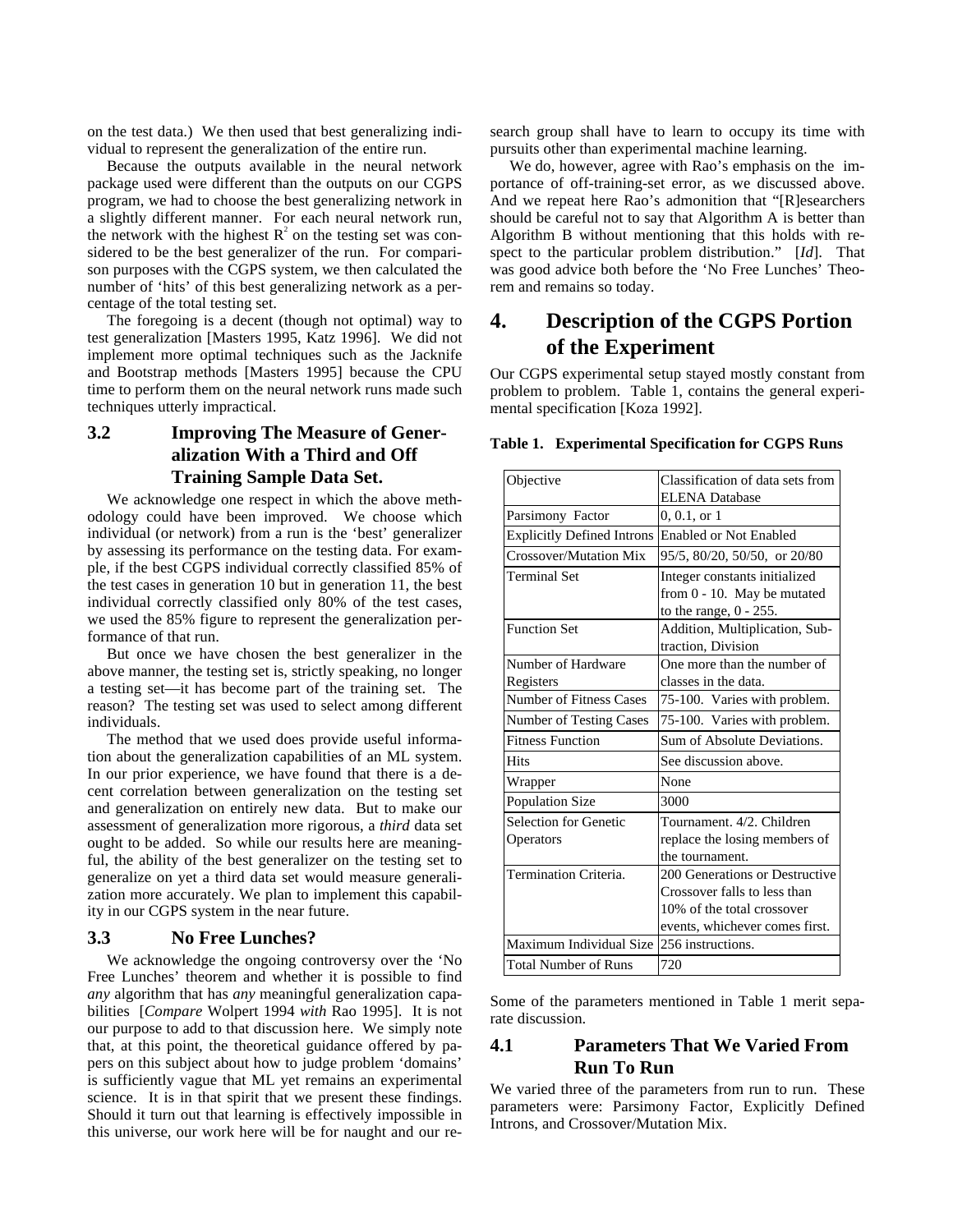There were twenty-four different combinations of values used for the above parameters (Table 1). Each of those twenty-four combinations of parameters was run for each of our three problem sets on ten different random seeds. As a result, we conducted a total of 240 runs per problem set. On the three problems reported here, we conducted a total of 720 runs.

#### **4.2 Fitness Function**

We had to define an appropriate fitness function for classification problems where the number of classes might vary from problem to problem. We did that as follows. We selected one hardware register as the output register. The value in the output register was then evaluated for fitness on a particular fitness case as follows:

If a particular fitness case should have been classified as being a member of *Class 0*, then the fitness of the individual for that fitness case is the absolute value of the difference between the value in the output register and *100*;

If a particular fitness case should have been classified as being a member of *Class 1*, then the fitness of the individual for that fitness case is the absolute value of the difference between the value in the output register and *200*; and so forth where there are more classes.

#### **4.3 Measuring Testing Set Hits**

Table 2 is the lookup table that we used to determine the meaning of a value contained in the Output Register of an individual for a particular fitness case.

If the Predicted Class Membership determined by Table 2 for a particular fitness case is correct, then that prediction is counted as a '*Hit'* for that fitness case. The total number of hits for an individual is then divided by the total number of test cases. Where the testing set is 100 in size, and where an individual gets 75 hits on the test set, that individual's Hit score would, therefore, be 75%.

**Table 2. Class Membership Corresponding to Output Register Values**

| <b>Output Register</b><br>Value of | <b>Predicted Class</b><br><b>Membership</b> |  |
|------------------------------------|---------------------------------------------|--|
| $50 - 149$                         | Class <sub>0</sub>                          |  |
| $150 - 249$                        | Class 1                                     |  |
| $250 - 350$                        | Class 2                                     |  |

Table 2 was obviously designed arbitrarily. The effect of that design is that researcher knowledge of the domain space could not bias the results.

### **4.4 Function Set**

We deliberately used a very simple function set—the arithmetic operators. The purpose of using the same function set that we used for previous symbolic regression work was to maintain as much independence as possible from experimenter knowledge of the problem domain.

#### **4.5 Parsimony Factor**

We used three different values for the parsimony factor—0, 0.1, and 1. A value of *n* for the parsimony factor means that the *n* times the length of the individual (measured by the number of instructions that comprise the individual) is subtracted, in the fitness function, from the fitness of the individual. A value of 0.1 for the parsimony factor, therefore, means that 1/10 of the length of an individual is subtracted from the fitness of the individual.

#### **4.6 Explicitly Defined Introns**

Explicitly Defined Introns ('EDI's') were developed in our previous work where we found that using EDI's to allow GP to vary the probability of crossover between instructions without effecting the fitness calculation of the individual improved fitness, generalization and speed. [Nordin, Banzhaf & Francone 1996.] We enabled EDI's in the manner described in the aforementioned work for one half of all runs.

#### **4.7 Termination Criterion.**

The maximum number of generations that we allowed the system on any CGPS run was 200 generations. However, we have previously reported a strong correlation between the exponential growth of the size of programs and a decline in the portion of total crossover events that can be characterized as destructive crossover [Nordin, Francone & Banzhaf 1996]. In fact, our earlier findings suggest that, at the point where such exponential growth occurs, all effective training is over [*Id*]. Accordingly, we monitored the rate of destructive crossover during training. When destructive crossover fell to 10% of the total crossover events in any given generation, we terminated the run even if it had not reached generation 200.

This early run termination approach saved a substantial amount of CPU time. Over 52% of our 720 runs were terminated by generation 80 because of the early termination criterion. Had these runs not terminated early, they would have continued the full 200 generations. Had we not used our early termination criterion, the total number of generations that our system would have needed to complete all 720 runs would have been 144,000 generations (720 runs times 200 generations per run). Instead, our system needed only 75,134 generations to complete the entire 720 runs. This savings was entirely due to our early termination criterion based on monitoring the destructive crossover rate relative to the total crossover rate.

# **5. Description of the Multilayer Feedforward Neural Network Portion of the Experiment**

#### **5.1 Selection of the MLFN**

We decided to run the same sparse data that we used in our CGPS runs on at least one other established machine learning system. We spent some time deciding whether to use a Multilayer Feedforward Neural Network or a Prob-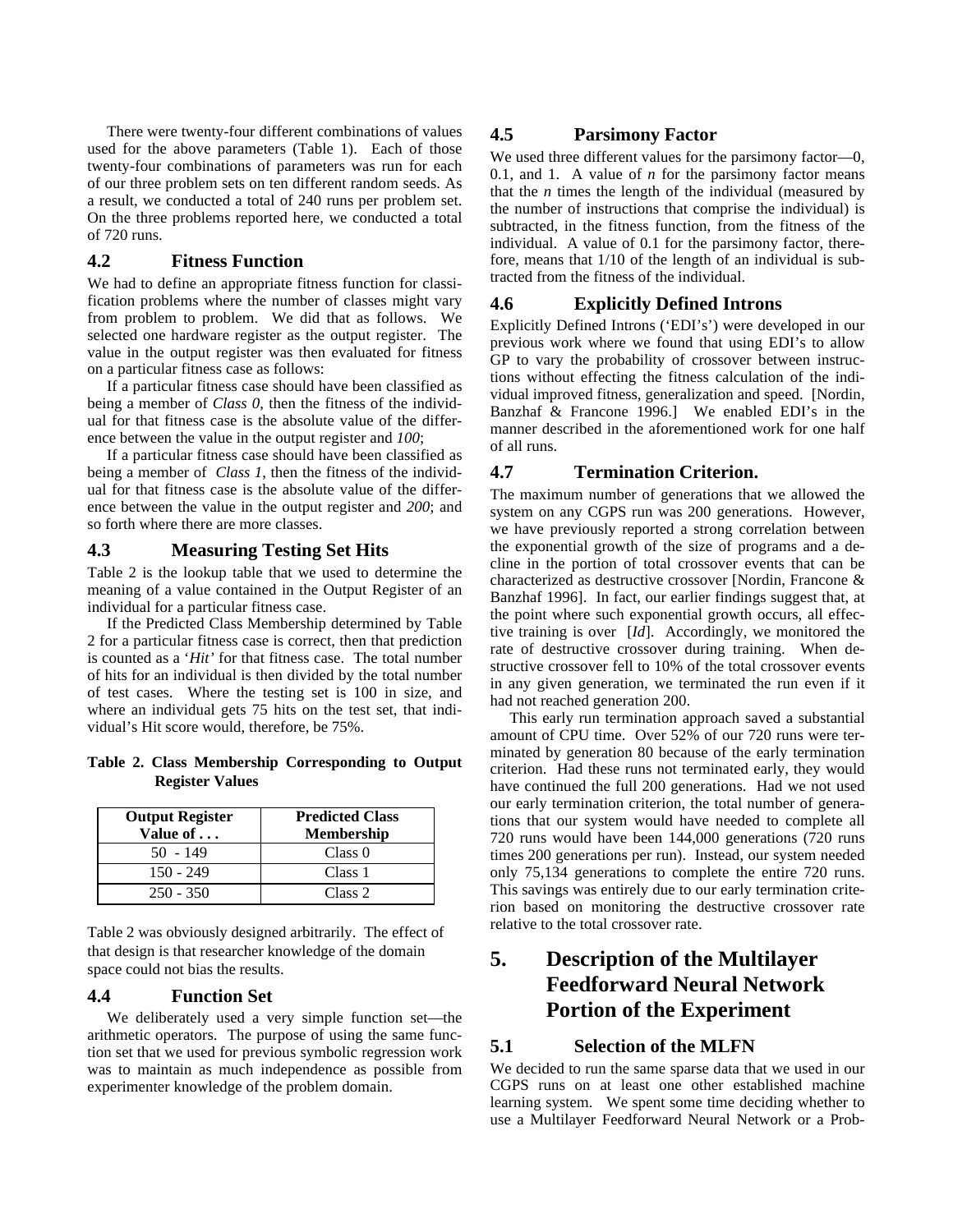abilistic Neural Network ('PNN'). Generally speaking, a PNN is better for classification problems and is much faster than a MLFN. We had access to MLFN and PNN software from the same vendor so we discussed with the vendor which of the modules would work better on our sparse data set problem. It was suggested that the MLFN module would be more effective where the number of training samples were limited [Katz 1996]. As a result, we ran the same sparse data used for our CGPS runs on the N-TRAIN MLFN module from version 1.02 of the N-TRAIN Neural Network Development System [McCormick and Katz 1992]. N-TRAIN uses the backpropogation algorithm to train multilayer feedforward neural networks. N-TRAIN runs in 32 bit DOS extended protected mode. Thus, it is very fast for a PC based system.

#### **5.2 Neural Network Architectures**

We used a fully connected three layer MLFN with linear neurons in the input layer and sigmoid neurons in the other layers. We varied the number of hidden neurons according to the following protocol, which we set in advance of training and testing. For a network that has *n* independent variables as inputs, we did 30 training runs using 30 different random seeds for each network architecture that could be constructed consistent with the following rules:

- 1. The network has an input layer consisting of *n* linear neurons,
- 2. The network has one hidden layer consisting of *k* sigmoid neurons where  $n \leq k \leq n^*2$ ; and
- 3. The network has an output layer consisting of one sigmoid neuron.

So where there were three inputs for a problem, we did a set of 30 runs using 30 random seeds each for three layer architecture consisting of 3, 4, 5 and 6 hidden neurons, respectively.

Based on our past experience, this range of hidden neurons usually gives a good coverage of the better network structures. When the above runs were finished, we examined whether generalization performance appeared to be improving at either the high or low end of the hidden neuron architectures. If so, we performed runs for the next two numbers of hidden neurons in the direction that the network performance generalization was improving. By way of example, if the generalization performance in the above example appeared to be improving between 5 and 6 hidden neurons, we would do 30 runs using 30 random seeds for 7 and 8 hidden neurons architectures. If the performance continued to improve, would do two more hidden neurons and so forth. {We note, in retrospect, that this procedure of expanding the number of hidden neurons based on existing results probably biased the experiment in favor of the MLFN architecture. No such interative procedure was followed on the CGPS portion of the experiment. Were we to do this again, we would eliminate that portion of the experiment.}

After we finished the above procedure, we performed enough extra runs on that problem using new random seeds distributed evenly over all of the hidden neuron configurations used in the above procedure so that the total number of runs on that problem with the MLFN equaled 240 runs. Completing 240 runs with the MLFN—the same number of runs that we performed with the CGPS system—greatly improves the usefulness of the difference in means statistical test between the MLFN and the CGPS, which test we will use later [Crow, Davis & Maxfield 1960].

Based on this protocol, we performed 60 runs each with 3-6 hidden neurons on the GAUSSIAN 3D problem, which had 3 inputs. We also performed 30 runs each with 3-10 hidden neurons for the PHONEME problem set, which had 5 inputs. Therefore, the total number of runs we performed on the GAUSSIAN 3D problem set was 240 and the number on the PHONEME problem set was 240.

#### **5.3 Data Preprocessing**

Our CGPS runs required integer inputs. Neural networks require that inputs be scaled in the range 0 to 1 or -1 to 1 range. We scaled the inputs to the 0 to 1 range.

For reasons that are discussed below, we ran the MLFN only on the GAUSSIAN 3D and PHONEME problem sets. Each of those sets had only two output classes. Therefore, we gave the output data to the network as follows: All instances that were Class 0 were assigned an output value of 0—all those of Class 1 were assigned an output value of 1.

#### **5.4 MLFN Parameter Settings**

For the most part, we used the default parameter settings that come with the program—having found them in our previous work to be an effective parameter set. There were, however, three parameters that we changed from the default setting, each of which is detailed below.

The reader will note that we made our changes in the MLFN parameters using the suggestions of the proprietor of the MLFN software. His suggestions were excellent and greatly improved the performance of the MLFN system.

### **5.5 Learning Rate and Neuron Type Parameters**

In our initial MLFN runs, we used the N-TRAIN default learning rate and neuron type settings. The results from those runs were unexpectedly poor. The vendor suggested that a much lower learning rate of 0.25 would be closer to optimum for our problems. In addition, he suggested that we use linear instead of sigmoid neurons on the input layer [Katz 1996]. We made those two adjustments to the parameters with greatly improved training results.

### **5.6 Error Tolerance Parameter Used to Determine Testing Set Hits**

In order to compare the CGPS hits with MLFN hits, we had to measure the hit rate of the MLFN. In order to measure the MLFN hit rate, it is necessary to set a parameter called 'error tolerance' [McCormick and Katz 1992]. This proved to be the most difficult parameter to set in a principled manner.

Simply put, the error tolerance parameter determines how close to 0 or 1 the network output must be in order to be counted as a 'hit.' The program default setting of 0.10 meant that the network must output a value of less than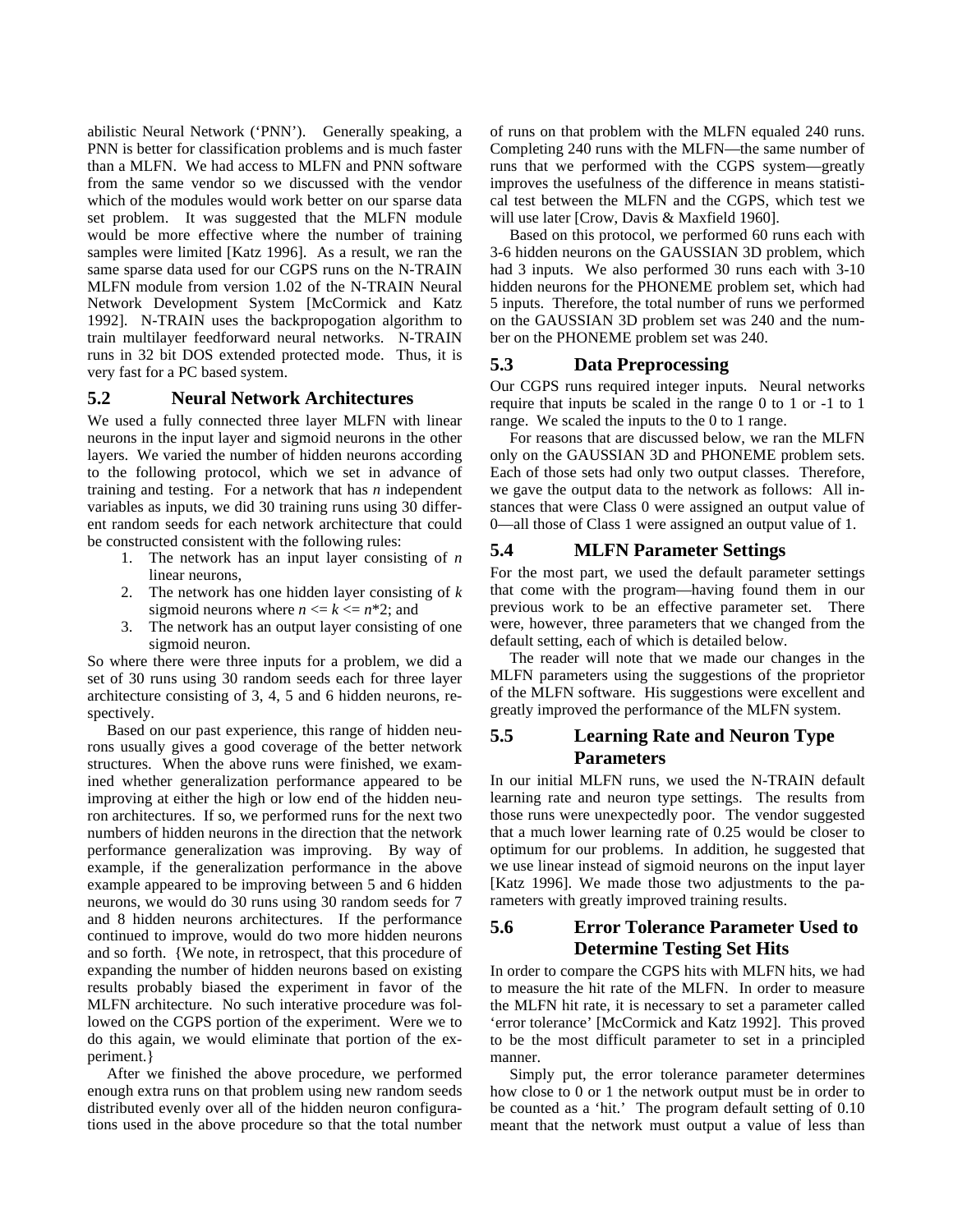0.10 or greater than 0.90 to be counted as a 'hit.' All outputs between 0.10 and 0.90 were counted as wrong.

This default setting caused very poor performance by the MLFN because, the networks that had the best  $R^2$  on the testing set were generating a lot of 'correct' answers that were between 0.10 and 0.90. (By 'correct', we mean that the network output was closer to the correct answer than it was to the wrong answer.)

The solution on this might initially seem to be to set the error tolerance to 0.4999. This, however, forces the MLFN to 'guess'. That is, where there are only two classes, the MLFN cannot do worse than 50% hits with an error tolerance of 0.4999. But the reader will note that the CGPS system was set up so that it was not forced to guess. So this solution was also not acceptable.

We finally elected to use an error tolerance of 0.25. This seemed to deliver good performance but to prevent the MLFN from using a range of outputs (between 0.25 and 0.75) where there was little or no relation between the network output and the correct answers. This is not an entirely satisfactory solution but it was the best we could devise given the differences between the paradigms.

### **5.7 Run Termination and Testing Granulation**

Run termination on the MLFN problem was determined by number of passes of the backpropogtion algorithm through the training set. We started each run with 200 runs through the training set, tested and stored the results. Thereafter, we tested every 50 runs through the training set. Each run comprised 10,200 runs through the training set and was then ended.

We examined the course of training under this protocol on about 50 of the runs and satisfied ourselves in each case that: (1) the granularity of testing was sufficient to catch the best or very close to the best network in generalizing capabilities; and (2) that we had performed enough runs through the training set to assure that the run had indeed located the best maximum generalizer for that random seed and network configuration.

### **6. The IRIS Dataset.**

#### **6.1 The Full Dataset.**

The IRIS dataset contains three classes and the total number of data instances is 150. Each of the classes is a type of IRIS plant [ELENA 1995, page 35]. This is a simple problem domain and, given a large enough training set, good results are to be expected [*Id*].

#### **6.2 The KNN Benchmark.**

The ELENA benchmark classifier for this problem is a KNN classifier run using the Leave-One-Out method with  $K = 7$ . A KNN (K-Nearest-Neighbors) classifier determines the class of a fitness case by examining the class membership of its *K* nearest neighbors. Performance is optimized by varying *K* for any particular problem domain Because of the use of the leave-one-out method, the dataset for deriving the KNN benchmark was 149 instances. The resulting error rate for the KNN classifier was between 0% and 7.3% [ELENA 1995 at 35-6]. We assume that the wide range of the error rate was due to a wide 95% confidence interval on this relatively small sample size (149). In short, a hit rate for CGPS of between 92.7% and 100% on the IRIS data would mean the CGPS result is statistically equivalent to the KNN benchmark.

### **7. IRIS Generalization Results**

### **7.1 Sparse IRIS CGPS Training Set**

Our training set size was 75, which is about half the size of the training set used in deriving the KNN benchmark. Despite the relatively sparse training set, CGPS did very well.

### **7.2 IRIS CGPS Results**

Every IRIS CGPS run yielded at least one individual that generalized at a hit rate that was statistically indistinguishable from the ELENA KNN benchmark.

92% of the IRIS runs resulted in individuals that generalized better than or equal to 95% hits and 17% of the IRIS runs resulted in individuals that generalized better than 96% hits. Furthermore, CGPS found its benchmark-quality solutions quickly. In 78% of IRIS runs, our *GP system had evolved an individual that generalized as well as the KNN benchmark by the end of generation one of training*. In fact, our CGPS system generated at least one new benchmark quality solution approximately once every one half second.

### **7.3 IRIS MLFN Results.**

We did not run the MLFN system on the IRIS data because, in discussions with the MLFN software vendor, he indicated that he had run the IRIS data and that his results were in the range that made them likely to be statistically indistinguishable from our CGPS runs. Given our time constraints and what turned out to be the simplicity of the IRIS problem, we believe it safe to conclude that the MLFN generalization would have been statistically indistinguishable from CGPS generalization on this problem. Accordingly, we did not run the IRIS problem on MLFN.

### **8. PHONEME Recognition Dataset.**

### **8.1 The Dataset.**

The PHONEME recognition database contains two classes of data—nasal vowels (Class 0) and oral vowels (Class 1) from isolated syllables spoken by different speakers. "This database is composed of two classes in 5 dimensions. There are 5404 patterns; 3919 for class zero and 1586 for class one. . . . [T]his number of samples is just sufficient for the database dimension." [ELENA 1995 at 30]. Note that, while 150 data points was sufficient for the IRIS problem, 5404 data points is regarded as 'just sufficient' for the PHONEME Recognition set because of its higher dimensionality and greater difficulty [*Id*].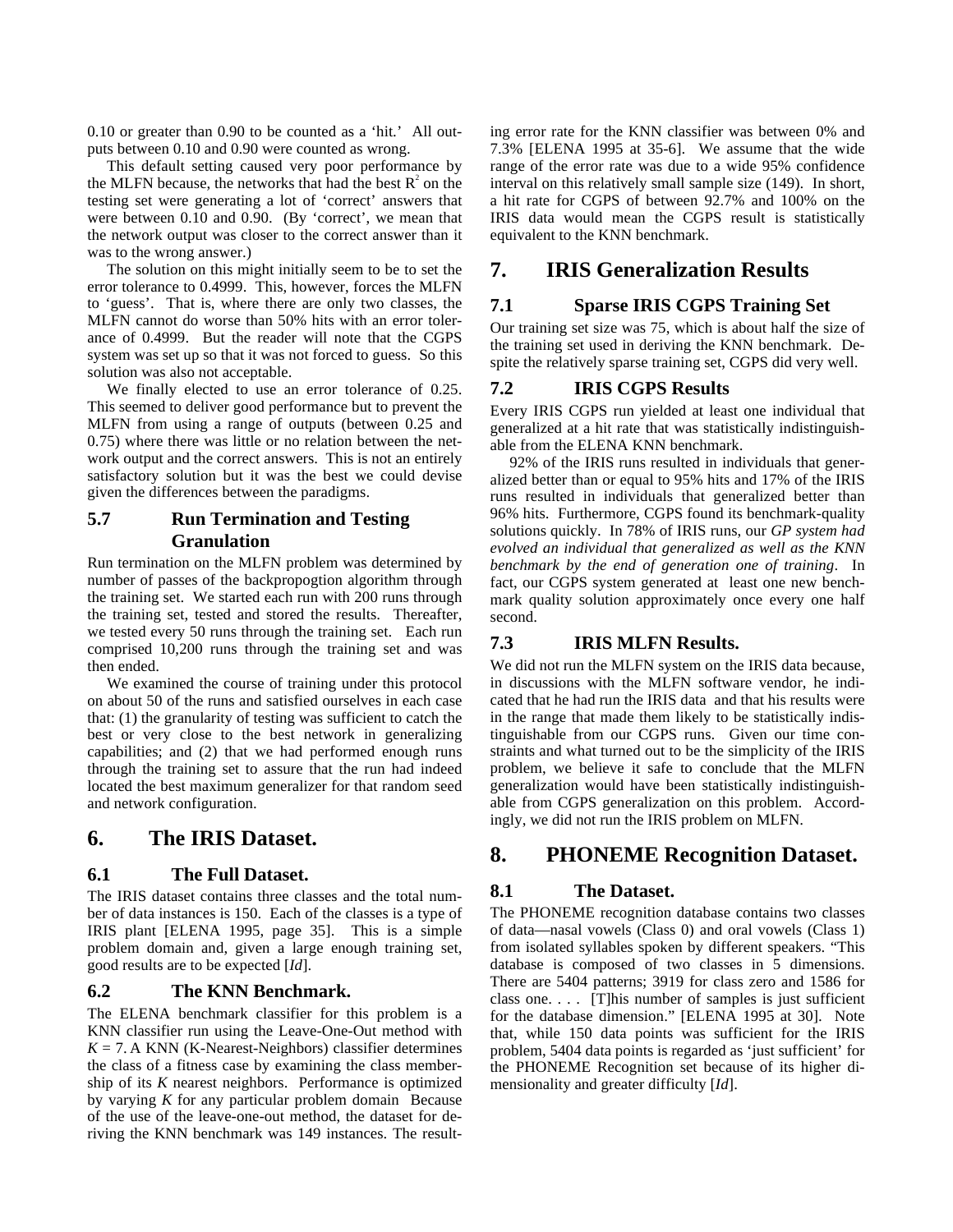#### **8.2 The KNN Benchmark**

The benchmark on this problem is a KNN classifier with *K* set to 20. The benchmark was derived from 5404 training instances. The mean misclassification rate calculated by the KNN Benchmark is 14.2% [ELENA 1995. Page 31]. Therefore, any CGPS or MLFN run that has Hits that equal or exceed 85.8% has generalized as well as the Benchmark.

# **9. Generalization Results on the PHONEME Dataset.**

### **9.1 Sparse Training Set for CGPS and MLFN on the PHONEME Dataset.**

We gave our system only 100 data points for training and another 100 for testing rather than the 5404 data points used to derive the KNN Benchmark. Thus, we withheld from the CGPS, over 98% of the training instances that were available to the Benchmark. And we did so on a data set where ordinary statistical analysis suggests that our system ought to need those extra training samples to do a good job [ELENA 1995. Page 30-1].

### **9.2 Relative Generalization Results of CGPS and MLFN on Sparse PHO-NEME Recognition Dataset.**

Both CGPS and the MLFN did respectably at finding individuals that generalized well—many runs produced individuals that were of near benchmark quality despite the sparse training set. Table 3 contain the mean hit rates results for all, the best 25% and the best 10% of PHONEME Recognition runs for both MLFN and CGPS.

**Table 3. PHONEME Recognition Results. Mean Hits by ELENA KNN Benchmark, by CGPS and by MLFN systems. All Runs, Best 25% Of Runs, Best 10% Of Runs, and Best Run.**

| System      | <b>All Runs</b> | <b>Best 25%</b> | <b>Best 10%</b> | <b>Best Run</b> |
|-------------|-----------------|-----------------|-----------------|-----------------|
| <b>KNN</b>  | 85.8%           | ----            | ----            | ---             |
| <b>CGPS</b> | 77.6%           | 80.5%           | 81.2%           | 85%             |
| ML FN       | 71.6%           | 79%             | 80.9%           | 82%             |

By any measure on this problem, CGPS outperformed the MLFN in generalization. The differences in performance are, for the most part statistically significant. To test statistical significance, we performed the test for a hypothesized difference between two means assuming unequal variances. Table 4 sets forth our results. P is the probability that the actual difference between the CGPS and MLFN means is less than the hypothesized difference.

**Table 4. PHONEME Recognition Results. Statistical Significance Level of Hypothesized Difference Between the CGPS Mean Hits and The MLFN Mean Hits.**

| <b>Differences</b> | <b>All Runs</b> | <b>Best 25%</b> | <b>Best 10%</b> |
|--------------------|-----------------|-----------------|-----------------|
| Actual Diff.       | 6%              | 1.5%            | 0.3%            |
| Hypothesized Diff. | 5%              | 0.9%            | 0.05%           |
|                    | 0.0141          | በ በ341          | 0.0884          |

Measured in CPU time, CGPS generated a solution that generalized at least 90% as well as the Benchmark figure about once every 1 minute. And, finally, CGPS generated a solution that was almost identical to the Benchmark figure about once every 55 minutes.

### **10. The GAUSSIAN 3D Dataset**

#### **10.1 The Full Dataset.**

GAUSSIAN 3D is a three input, two class database that is generated artificially. Class 0 is a the set of points with a normal distribution across the three input axes with zero mean and standard deviation of 1. Class 1 is a similar series of points except that the standard deviation is 2. [ELENA 1995. Page 14.] This is an difficult classification problem because the classes are linearly non-separable and because of overlap between the two classes [Figure 1].

#### **10.2 The Benchmarks.**

There are several benchmarks available on this problem:

1. The theoretical Bayes confusion boundary is 21.4%. It is not possible to generalize better than this on this problem [ELENA 1995. Page 16]. Therefore a Hit rate of 78.6% should be the best possible performance of any classifier on these data.

2. ELENA's KNN classifier  $(K = 35)$  using the leaveone-out method yields an error on 5000 training samples of 22.2%. Therefore, a hit rate of 77.8% would be competitive with the KNN benchmark [ELENA 1995]

3. A Binary Boltzman Machine and A Learning Vector Quantization system attained results virtually the same as the Bayes minimum but had to use 4,500,000 and 100,000 training samples respectively to attain that result [ELENA 1995].

### **10.3 Generalization Results On The GAUSSIAN 3D Dataset.**

The task we assigned to CGPS and the MFLN on the GAUSSIAN Data set seemed daunting*.* We gave them only 100 training samples. In short, we withheld fully 98% of the 5000 training samples that were available to the KNN benchmark measure. Figure 1 is a projection of 100 points from the GAUSSIAN 3D data set into two dimensions. CGPS' and the MLFN's jobs were to distinguish the darker diamonds (class 0) from the lighter dashes (class 1).

Again, both CGPS and the MLFN did respectably at finding individuals that generalized well. Table 5 contains the mean hit rates results for all, the best 25% and the best 10% of the GAUSSIAN 3D runs for MLFN and CGPS.

**Table 5. GAUSSIAN 3D Results. Mean Hits by ELENA KNN Benchmark, by CGPS and by MLFN systems. All Runs, Best 25% of Runs, Best 10% of Runs and Best Run**

| <b>System</b> | All Runs | <b>Best 25%</b> | Best $10\%$ | <b>Best Run</b> |
|---------------|----------|-----------------|-------------|-----------------|
| <b>KNN</b>    | 77.8%    |                 |             | ----            |
| <b>CGPS</b>   | 57.4%    | 63.9%           | 67%         | 72%             |
| MI FN         | 56.8%    | 62.4%           | 64.9%       | 68%             |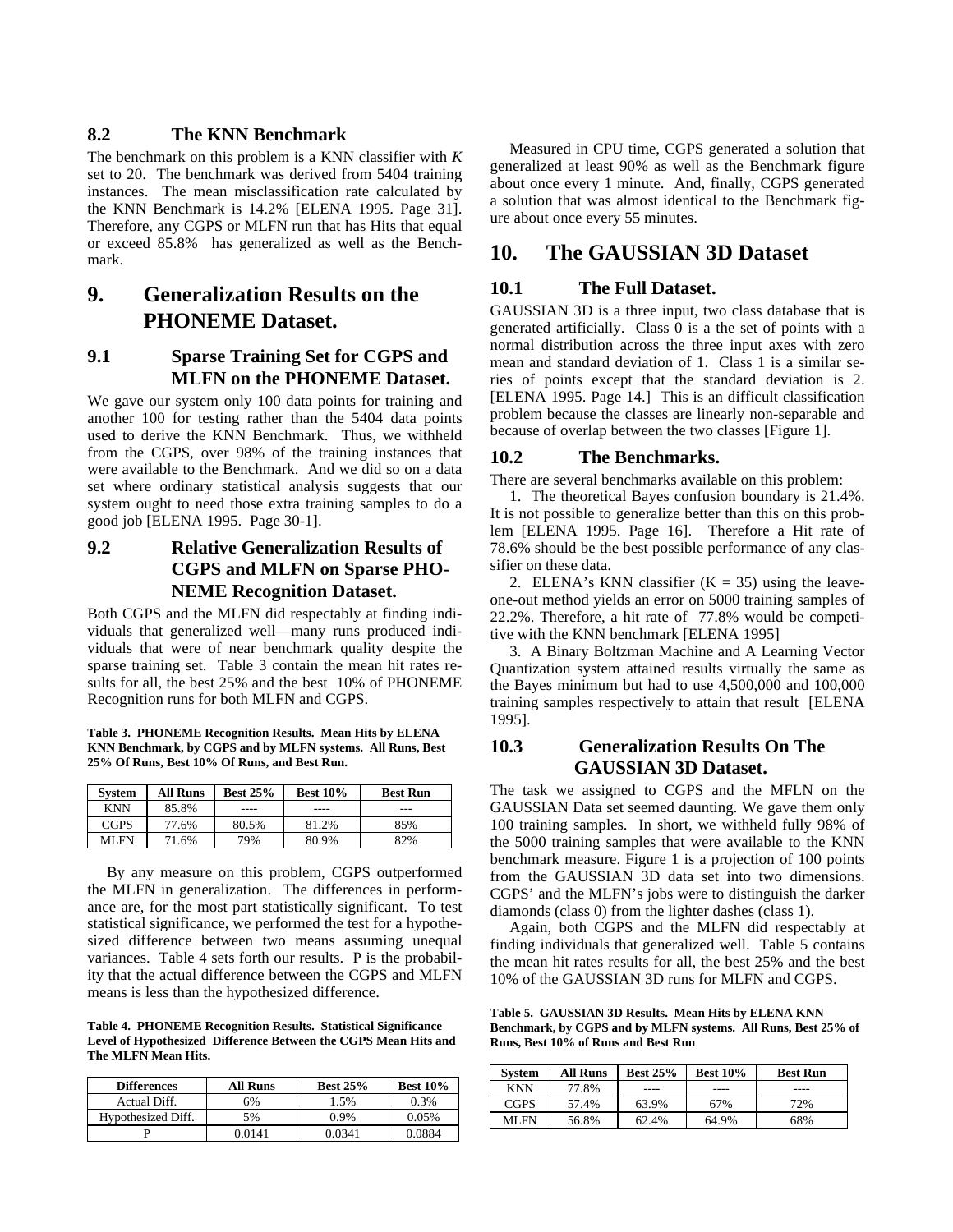Once again CGPS outperformed the MLFN in the overall mean and on the upper tail of the generalization distribution. Again, the differences in are statistically significant. Table 6 presents the same types of statistical results for the GAUSSIAN 3D data set as did Table 4 for the PHONEME recognition data.

**Table 6. GAUSSIAN 3D Results. Statistical Significance Level of Hypothesized Difference Between the CGPS Mean Hits and The MLFN Mean Hits.**

| <b>Differences</b> | All Runs | <b>Best 25%</b> | <b>Best 10%</b> |
|--------------------|----------|-----------------|-----------------|
| Actual Diff.       | 0.6%     | 1.5%            | 2.14%           |
| Hypothesized Diff. | 0.2%     | 0.5%            | 1%              |
|                    | .0601    | .0264%          | .0484           |

Measured in CPU time, CGPS generated an individual 90% as good as the KNN benchmark every 18 minutes.



**Figure 1. Sparse GAUSSIAN 3D Data Set Projected into Two Dimensions. 100 Data Points.**

### **11. Discussion.**

#### **11.1 The Future of the IRIS Problem**

The easiest conclusion to draw from our data is that the IRIS data set is probably not a very good test of any machine learning system—it is too easy. CGPS evolved programs by the end of Generation 1 that were only a few instructions long that did extremely well in classifying the IRIS data. The ease of the problem is also indicated by reported MLFN results [Katz 1996]. Of course, a finding that a machine learning system could *not* do well on the IRIS data would be quite a significant finding. Other than that, researchers should probably stop using the IRIS data as being indicative of very much of anything.

### **11.2 CGPS and Generalization on Sparse Data Sets.**

For the most part, our other results speak for themselves. CGPS generated solutions that generalized on the other two problem sets well and quickly. It did so somewhat more effectively than the MLFN used here. CGPS did well even though we used simple functions and made no adjustments to help the system solve the particular problems presented. In short, our solutions were as free from experimenter knowledge of the solution space as we could make them.

CGPS' ability to generalize from sparse data sets was quite consistent. From the time figures noted above, with enough CPU time, CGPS was able to extract good benchmark or near benchmark quality individuals using sparse data. Of course, on the GAUSSIAN 3D and PHONEME problems, additional data was available—so in a sense, it was not necessary to utilize the extra CPU time to generate solutions that generalized well. We could just as well have used larger training sets. But in the real world, there is frequently too little data for the dimensionality of the problem. This suggests that CGPS may be a good choice for classification problems where the available data is sparse.

### **11.3 Relative Distribution of Generalization Results: MLFN vs. CGPS.**

One of the most interesting comparisons between the CGPS and MLFN paradigms comes from examining the distribution of their relative generalization scores over all runs. Figures 2 and 3 show those distributions for the PHONEME and the GAUSSIAN 3D data sets. What jumps out is that MLFN results are spread fairly uniformly over a wide range—a normal or flattened normal distribution. The CGPS results are concentrated very heavily around the mean, have a very short low end tail, and have a long tail in the upper end of the distribution. This long tail is the reason CGPS outperformed MLFN in the high quality solution regions [Tables 3-6]. Given CGPS greater freedom of representation than MLFN, this tightly bunched distribution is, intuitively, the opposite of what we expected.

More fundamentally, the relative uniformity in CGPS results from run to run occurred despite the rather radical set of parameter changes that we made among runs. This suggests that mere repetition of runs with different parameters and random seeds may not a particularly good approach to using CGPS. The same search space appears to keep being explored over and over [*See* Mahoud 1995]. This implies that recent research where information gleaned from one run is used to improve the performance on subsequent runs may well be a *very* important future direction for research [Whigham 1995, Zannoni & Reynolds 1996].

### **Acknowledgments**

We would like to thank the ELENA partners for assembling the ELENA databases and the benchmark data.

We also thank the reviewers and William Langdon, whose questions and comments were very helpful.